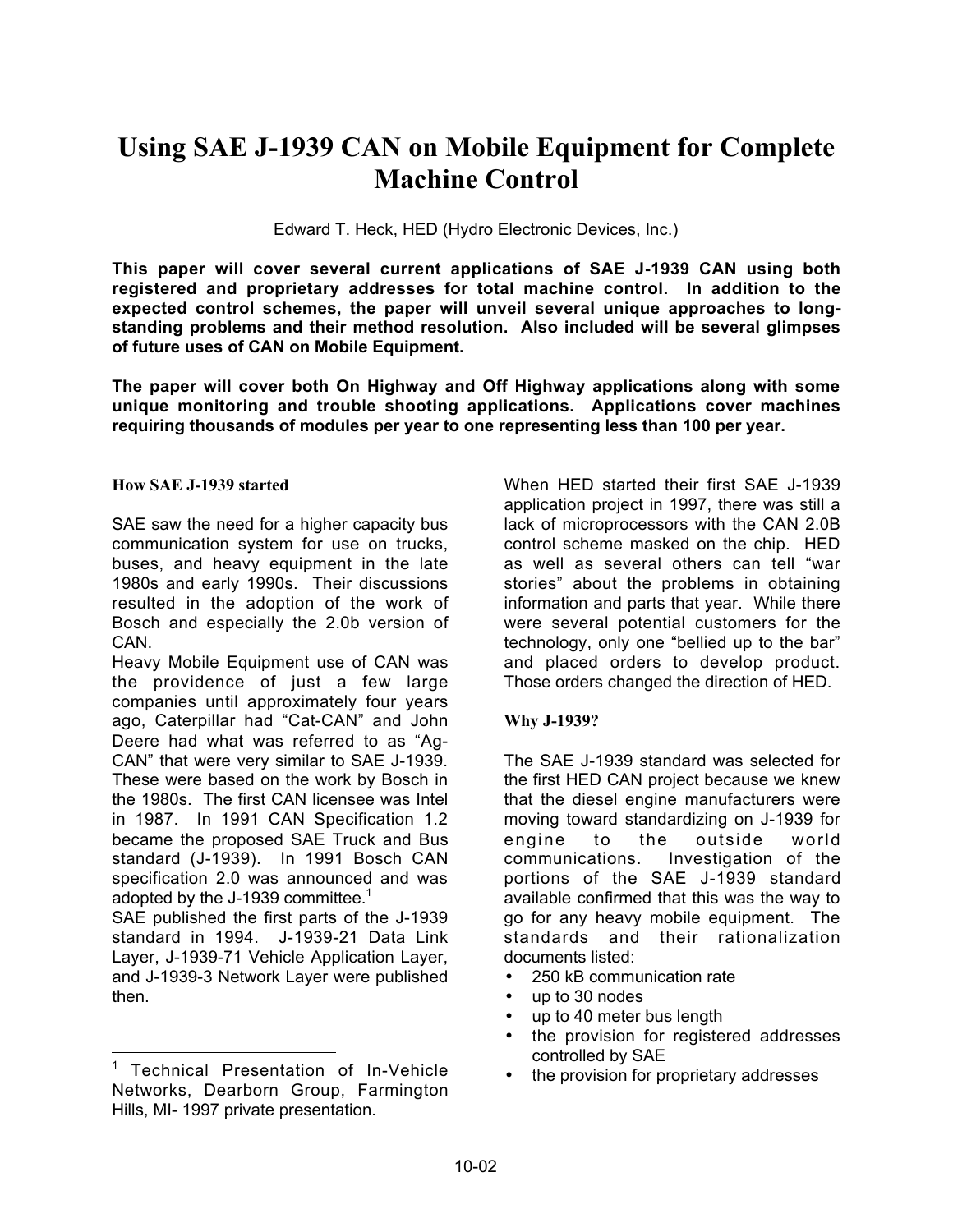- a two wire communications electrical scheme that shifted between three voltages
- The communications scheme would probably allow operation of unshielded twisted pair for EMI/RFI susceptibility tolerance to 100 V/M
- 29 bit identifier that include priority and other features.
- the standard was developed with intention of carrying GPS and Video information.

## **Controlling Distributed Functions**

CAN is a natural for use in controlling widely distributed functions because of the ability to place nodes wherever there is a concentration of inputs and/or outputs. Controlling a number of lights or other loads located on all faces of the vehicle through the operation of a switch located in another location is the "bread and butter" of CAN systems. The transmission of information from many nodes to one or more nodes also is the standard fare of CAN.

The addition of the use of J-1939 CAN by the engine manufacturers and the availability of information and control of the engine made possible by integrating the control system with the engine is a strong incentive to use CAN. Adding information from and control of the transmission, PTO, and brakes adds to the appeal of CAN.

## **Unique advantages of CAN**

CAN also has a number of other advantages as a result of the use of microprocessors for the CAN communication. Complex logic can be used to describe the interlocking relationships of sensors, controlled items, and the logic of the control.

Simple interlocks such as being sure that all of the equipment doors on a Fire Engine are closed before placing the transmission in gear can save thousands of dollars. The system can be programmed to allow the removal of specified doors from the check.

The driver can override the interlock if he needs to move a truck in an emergency.

Interlocking the drive transmission with the water pump and hydraulic pump prevents destruction of the pump.

Multiple control locations can be placed where needed on the vehicle. The control algorithm can be written to provide priority of specific functions based on the location of the controls. (See below- Fire Engine)

On specific purpose vehicles, the ability to shed electrical loads based on the then current vehicle function is a "Must have" to prevent electrical system failure. The CAN system provides the capability of specifying what loads should be shed in what order for each programmed vehicle condition. (See below- Fire Engine)

Multiple requirements for engine power can be aggregated and the engine commanded via the J-1939 CAN registered backbone. Through the use of the data being sent by the engine, the engine can be also commanded to hold a specified RPM to provide the proper environment for such items as 120 VAC alternators, etc.

## **Applications**

**Rough terrain Hydraulic Crane**





Hydraulic construction cranes have been built the same way for years. A number of hydraulic lines and wires pass through a swivel from the lower frame with the engine and travel drive components to the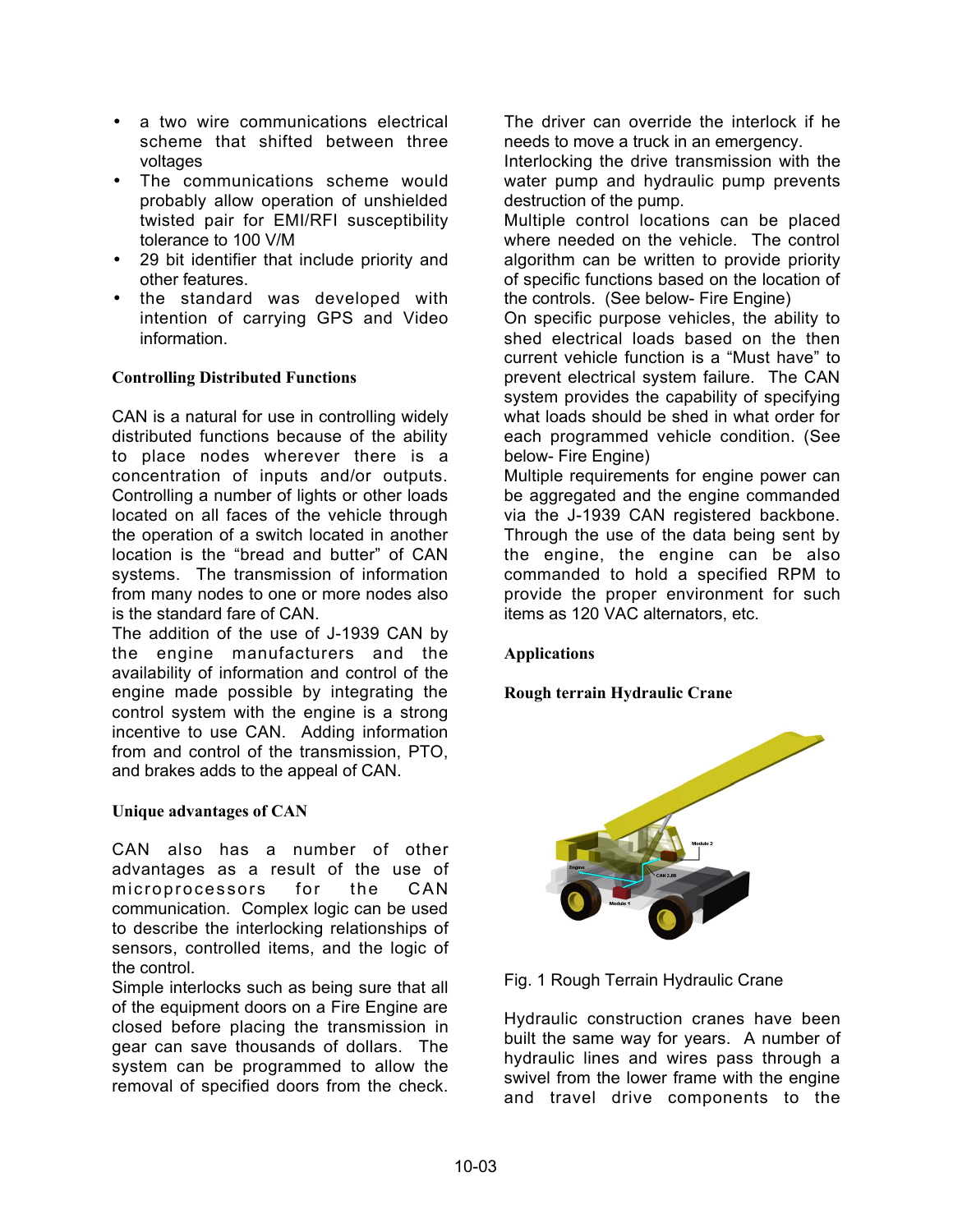operator's/driver's cab located above rotation. The swivel is a necessary high cost item if the designer wants to be able to allow continuous rotation of the upper portion of the crane- something most customers want.

This resulted in 40 to 80 wires passing through the swivel. Each wire represents a cost for the commutator assembly consisting of a wiper set, a track and the necessary space to mount the wiper and track. Each wire represents one more possible error in wiring and failure point in the field.



Fig. 2, Conventional Swivel assy.

Today there are cranes being introduced that use two CAN J-1939 wires to replace all but the power supply and ground wires. The installed cost (which is cost of the swivel reduction plus the reduction in wiring troubleshooting less the CAN modules) justifies the addition of electronics.



Fig. 3, New CAN Swivel

The CAN system allows the use of an electronic throttle and transmission control in the upper cab with the signals sent down to the main frame by the twisted pair. The fuel level and all of the engine, transmission, and other lower networked systems send their information to the upper cab over the same wires.

As the designers become comfortable with the reliability of CAN, other functions will be integrated in to the CAN network. The lifting function controls and the RCL (Rated Capacity Limiter) are prime candidates for inclusion on the CAN network. Integration will result in "soft limits", function specific control response, and improved safety interlocks.

## **Soil Stabilizer**

The large soil stabilizers used to improve road beds by the addition of asphalt or quicklime and rejuvenate asphalt pavement surfaces would not be able to operate without electronics. Many of the units today have a single controller that controls steering, height (depth of cut), slope, and engine loading. These machines will be converting to distributed CAN systems in the next few years as each model comes up for redesign.





Because each of the steering posts (or legs) has valving to raise and lower as well as to turn clockwise and counterclockwise as well as sensors to measure each, distributed control is the logical way to go.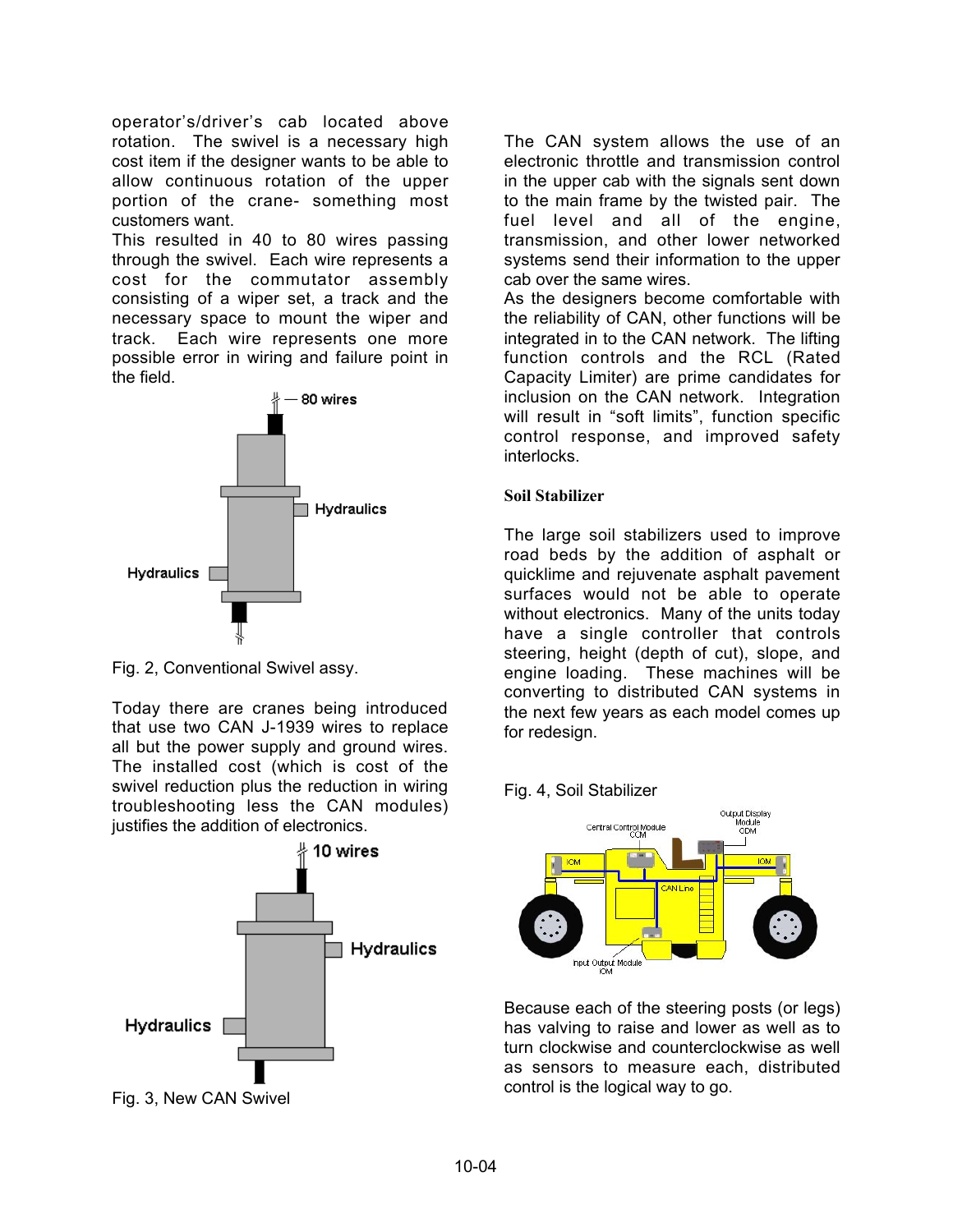A CAN system also makes addition of accessory systems easy- plug and play.

#### **Special Purpose Tractor**



Fig. 5, Special Purpose tractor

This application is typical of the introduction opportunities afforded by CAN J-1939. The manufacturer needed microprocessor control to automate safety interlocks and to reduce wiring on the machine for the 15 outputs and 18 inputs. With the addition of SAE J-1939 to the microprocessor unit, the customer can easily add engine data to the control interlocks to prevent damaging the engine. The multiple CAN ports allows the isolation of the engine's registered code from the proprietary code for the balance of the machine.

## **Fire Engine**

The "Quint" Fire Engine described below, is probably one of the highest integration of SAE J-1939 CAN control in a production vehicle today. (Because of confidentiality agreements, the description is generic ad should not be attributed to a specific manufacturer.)

The *number one reason to convert* a conventionally wired fire engine to a SAE J-1939 Can based fire engine is the number of wires. The typical truck has 300 plus wires going through the floorboards to positions throughout the truck. The

additional enhancements are "icing on the cake".

Why is the large number of wires so important? Because every order is different. No two Fire Trucks are the same unless they are ordered on the same order (even then there are likely to be differences).



Fig. 6, "Quint" Fire Engine

The items covered with the previous examples also apply. The engine reporting, monitoring, and control as well as the same for the transmission and the brakes are communicated on a *SAE J-1939 Registered* CAN bus. All of the other functions are on a *"Proprietary" SAE J-1939* type bus.

The Registered bus talks to the Proprietary bus through a CCM (Command and Control Module) that has multiple SAE J-1939 CAN ports. The CCM prevents identification clash from occurring when a registered address duplicates a proprietary address. While the manufacturer may be very careful to not use a registered address when writing the application software, any time after the writing of the application code, someone may register the same address as one of the application codes and cause a conflict. Placing both registered and proprietary addresses on the same bus is like "betting against the house" in Las Vegas. You will lose.

The worst creator of the high wire count on Fire Engines is the *lighting requirements*. By using J-1939 to command all of the lighting, the number of wires running down the chassis rails is greatly reduced. Using CAN also creates four additional advantages.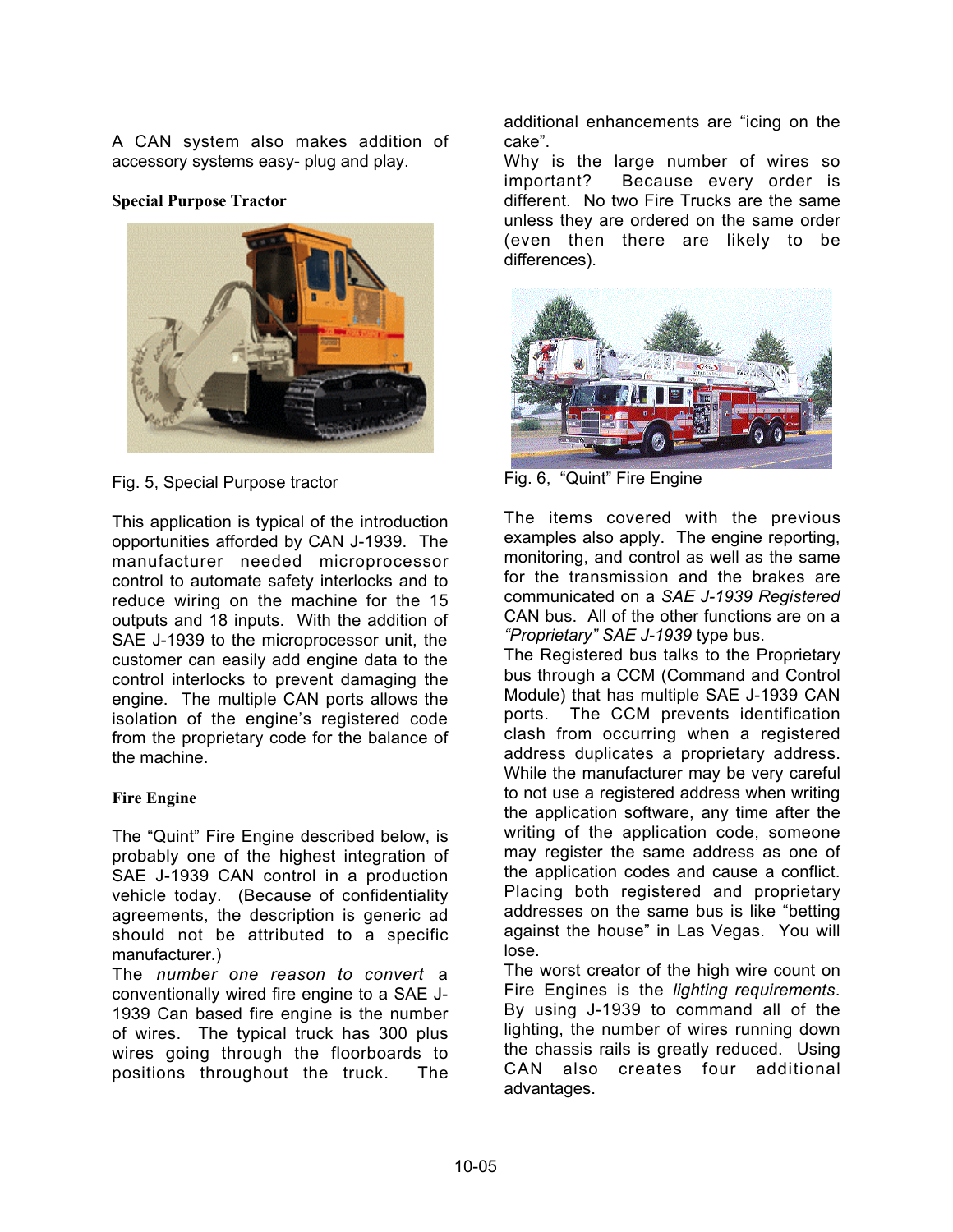First is the ease of *troubleshooting*. The use of CAN allows all of the specific purpose power wiring to be place within an arms length from the output device to the controlled device. This reduces troubleshooting by hours and even days. The control modules can detect current flow so that they can report when there is an incorrect load resulting from a deficient, misconnected, or shorted device. Trouble shooting can be from a test program that activates each light in sequence for checking.

Second is the ability of the microprocessor based system to *control the maximum load* presented to the battery/alternator. If the operator turns on too many lights resulting in an overload for the alternator, the system can be programmed to reduce the load in a sequence predetermined by the manufacturer in relation to the current function of the truck. This capability removes a thousand dollar separate load control system from the vehicle. The loads must be limited as a typical vehicle could draw enough power to drain the batteries quickly if everything was turned on at the same time.

Third is the ability of the microprocessor to *control lights* (and other functions) *in relation to the current duties* of the Fire Engine. The system will activate different lights for travel versus being on the scene. For example, the system will not let the aircraft warning strobe be activated until the transmission is in the park mode and the ladder is out of the cradle. This is critical as the strobe is directly in front of the driver and is capable of temporarily blinding him as he goes down the road if it is activated during travel.

The fourth feature is one not even considered in the initial evaluation as to the desirability of using a CAN based system. If the standards change for a specific light pattern, attaching a laptop computer to the Fire Engine and *reprogramming* the timing for all of the required modules from one connection can make the change.

*Interlocks* are critical on a Fire Engine. One of the least discussed; but, most important

is the ability to interlock the compartment doors with the compartment lights. Also to interlock the compartment doors with a warning if one is still open when moving the Fire Engine. Open doors have a high mortality rate and a high collateral damage capability.

Interlocks that insure that the hydraulic pump is not engaged until the truck is in the park mode and disengaged before shifting into a travel gear cut the possibility of damage to the hydraulic pump. Same for the water pump. [NOTE: interlocks are warnings to the operator. In fire service applications, the operator is always given the ability to override the interlocks. [See "Data Logging" below.]

The pump(s) can also be controlled by controlling the engine RPM so that there is adequate flow and pressure. The water pump is also controlled so as to prevent surges in pressure that would create unsafe conditions for the hosemen.

The operating center for the Fire Engine when it is at the scene of a fire is the *Pump Panel.* A number of fire departments require that control be available from either side of the Fire Engine. With CAN, it is easy to allow control from either or both sides as the operator wishes. On "Quints", there is often a control for the Monitor (large stationary nozzle mounted on the ladder end or on the platform) at both Pump Control Panels, the lower aerial control station and at the platform or tip of the ladder. Control can be at any or all of the locations depending on the programmed priority.

The Aerial Ladder also presents a number of control problems and opportunities.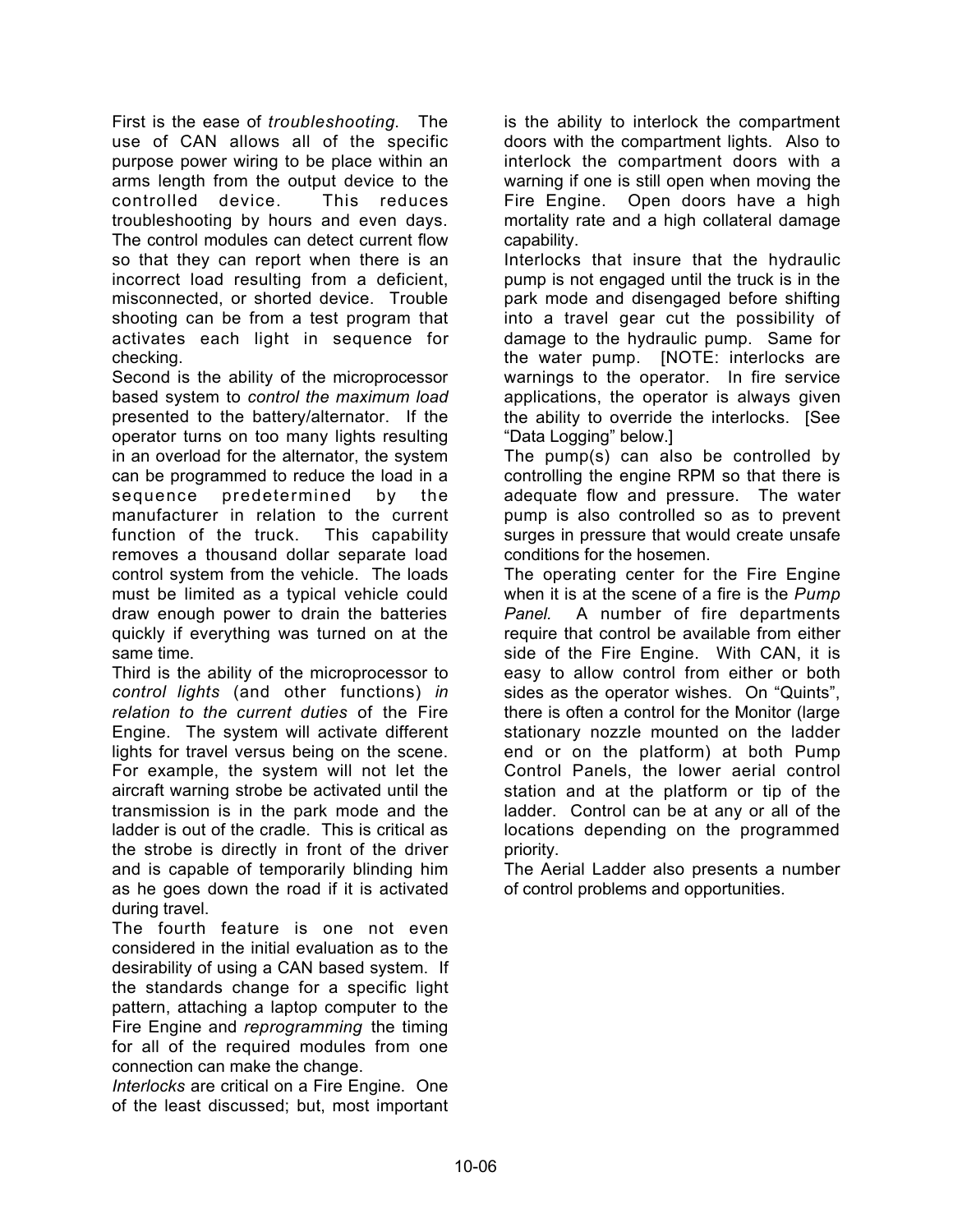

Fig. 7, Ladder with CAN

There are both upper controls (located at the tip or in the platform) and lower controls (located at the point of rotation of the ladder).

There is need to interlock the extension and lift of the outriggers to the permitted ladder positions. On a modern truck, the outriggers are deployed automatically under the supervision of the operator (for safety). The Fire Engine is leveled automatically after deployment of the outriggers. If there is an obstacle in the way, one or more than one outrigger may be "Short Jacked".



Fig. 8, Short Jacked Ladder Truck

The capacity of the Ladder Truck is severely restricted in the direction of the "Short Jacked" outrigger. Presently outriggers are considered to be "short jacked, in some cases \_ short jacked, or fully extended. In the future look for the outrigger extension to

be measured automatically and the amount of short jacking to be infinitely adjustable.

The Load Limiter function is based on the measurement of the ladder position versus the load on the ladder versus the outrigger positions to set limits as to where the ladder can be moved by the operator. The integration of the Load Limiting function to the ladder control allows the use of "soft limits". "Soft Limits are achieved when the rate of approach to a predetermined limit is decreased in proportion to how close the ladder is to the limit.

The most violent motion of the ladder is rotation. Using the electronic control to impose "Jerk" limitations can significantly improve the forces placed on the persons at the end of the ladder. "Jerk" is taken from the name of the derivative of acceleration. Thus "Jerk" is the control of the rate of change of acceleration.

The added sensors need for Short Jacking also can provide an additional feature-*Envelope Control* or collision avoidance. Significant damage to the truck can occur when an operator inadvertently lowers the ladder to the position where it crashes with mounted equipment on the truck. Because each truck is different, this feature is generally activated by placing the unit into a "Teach and Learn" mode and running the ladder in a full circle and raising and lowering as needed to describe the "no fly zone".

With the memory capabilities of today's CAN modules, *Data Logging* becomes a natural addition to the system. All or almost all of the sensors are already onboard, all that needs to be done is to set up memory allocations for what the customer, distributor, and/or manufacturer want to be able to recover.

With the capability of the CAN modules used today, it is possible to report both planned and unplanned events.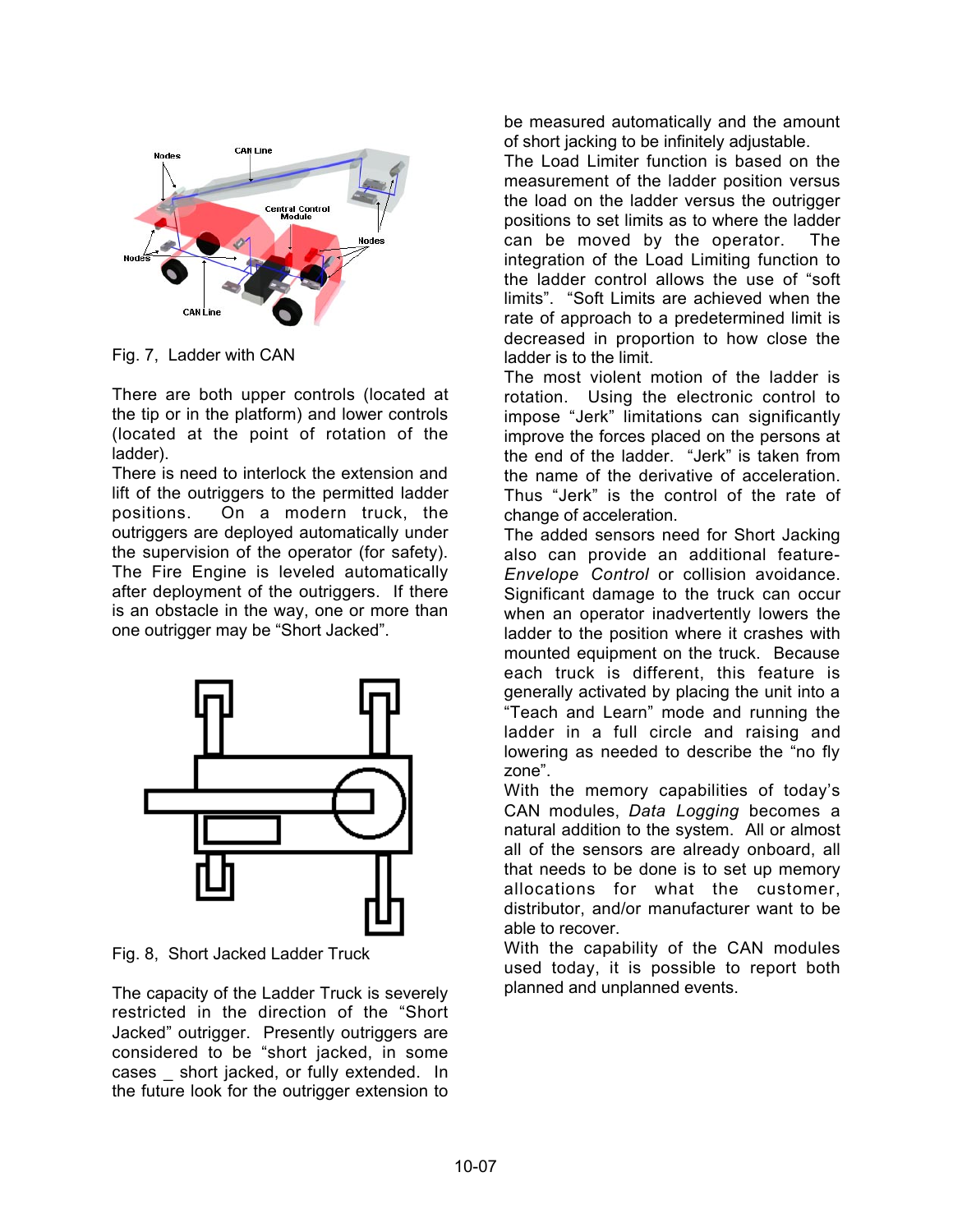

Fig.9, Data Log Report

The addition of additional sensors such as compass, GPS, or others will provide positions in real time as well as a history. This data can be communicated to a central location via any radio such as satellite, cellular, etc. (Recently this has become to be called "Telematics".)

## **What is in the future?**

For the last five years, many people have been waiting for the Mobile Equipment market to embrace electronics. It is now happening. What is listed above are some examples of the start. The big push came with the decision of the engine manufacturers to use SAE J-1939 on the new generation of diesel engines to meet the next generation of environmental regulations. The protocol selected proved to be extremely robust and powerful. It has proven that it is capable of withstand the requirements of the industry including EMI/RFI. The components and designs used in creating the modules have proven to be able to withstand the electrical and physical environments in which they must operate successfully.

The application of electronics and in particular SAE J-1939 CAN will accelerate with each passing year. One very optimistic economic forecaster predicted a doubling of the market every three years during the next decade. I don't believe that it will grow that fast; but, it will grow substantially.

# **CONTACT**

Edward T. Heck Technology Development Manager HED (Hydro Electronic Devices, Inc.) 1715A Innovation Way Hartford, WI 53027-9083 P) 262-673-9450 Ext. 104 F) 262-673-9455 e- mail) eheck@hedonline.com www.hedonline.com